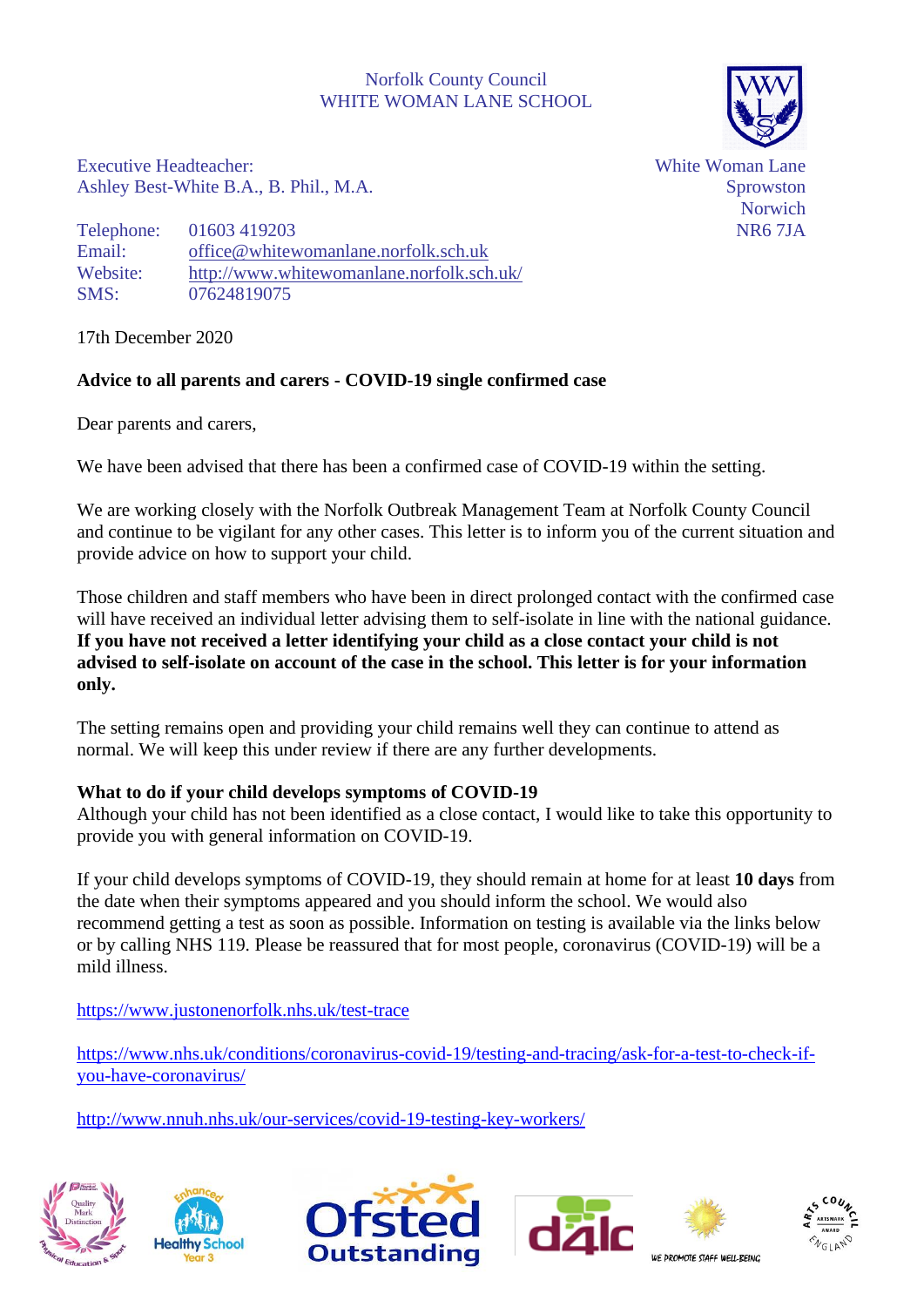All other household members must also stay at home and not leave the house for 10 days. The 10-day period starts from the day when the first person in the house became ill. Household members should not go to work, school or public areas and exercise should be taken within the home.

By household members staying at home for 10 days you will greatly reduce the overall amount of infection the household could pass on to others in the community.

If you are able you should, move any vulnerable individuals (such as the elderly and those with underlying health conditions) out of your home, to stay with friends or family for the duration of the home isolation period

Further information on isolation is available here:

# <https://www.gov.uk/government/publications/covid-19-stay-at-home-guidance>

If your child is isolating due to developing symptoms themselves, or due the household isolation or being identified as a close contact please let us know as soon as possible in the same way you normally report absence. This will help us to take the right precautions at the setting.

## **If their test is negative they can return to school when they are well and the other household members can also return to their normal routine.**

## **Symptoms**

The most common symptoms of coronavirus (COVID-19) are recent onset of:

- **a high temperature** this means you feel hot to touch on your chest or back (you do not need to measure your temperature)
- **a new, continuous cough** this means coughing a lot for more than an hour, or 3 or more coughing episodes in 24 hours (if you usually have a cough, it may be worse than usual)
- **a loss or change to your sense of smell or taste** this means you've noticed you cannot smell or taste anything, or things smell or taste different to normal

If your child or anyone in the household does develop symptoms, you can seek advice from NHS 111 at<https://www.nhs.uk/conditions/coronavirus-covid-19/check-if-you-have-coronavirus-symptoms/> or by phoning 111.

## **How to stop COVID-19 spreading**

There are things you can do to help reduce the risk of you and anyone you live with getting ill with COVID-19

*Do*

- Follow the guidance on social distancing
- wash your hands with soap and water often  $-$  do this for at least 20 seconds











WE DROMOTE STAFF WELL REING